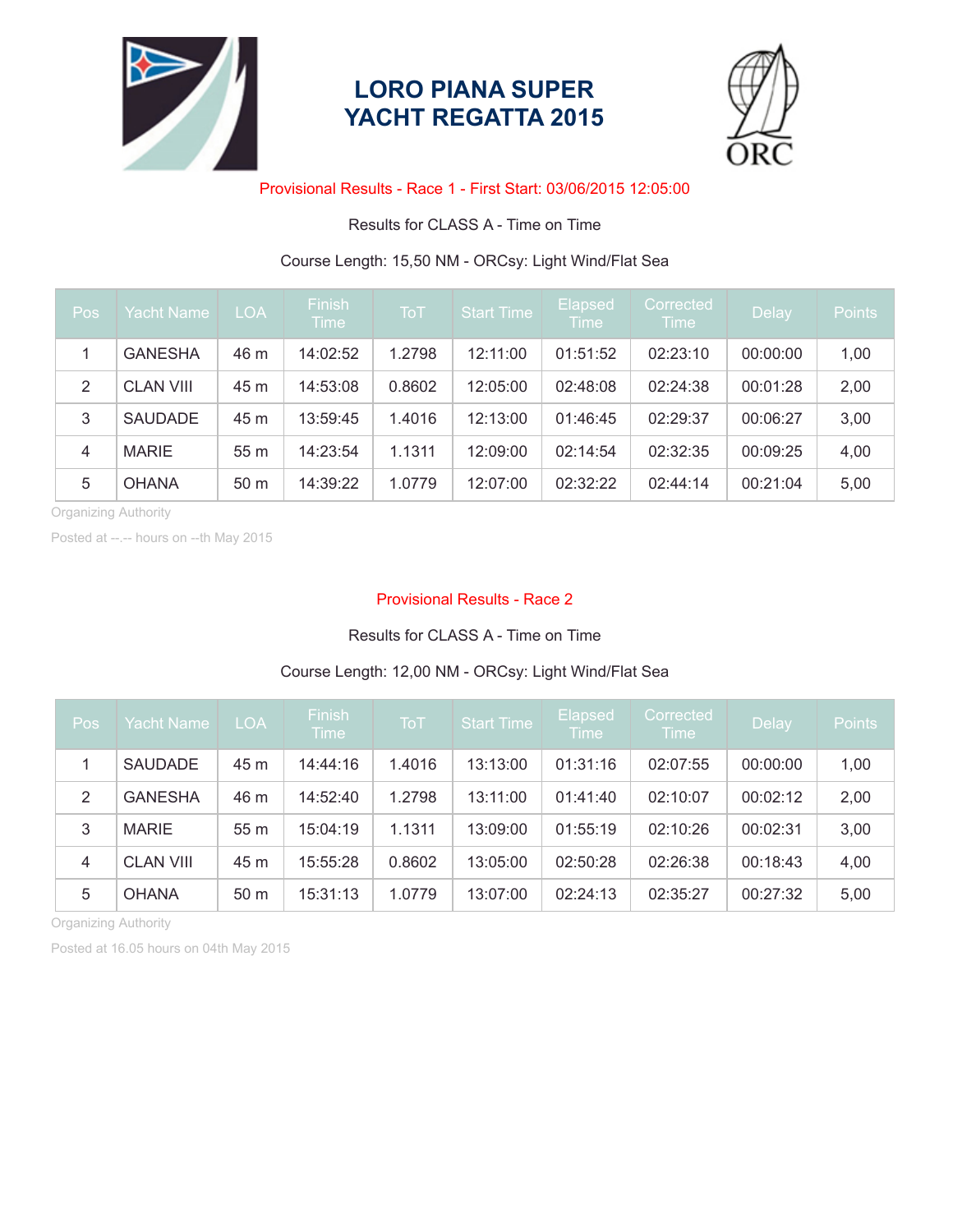#### Provisional Results - Race 3

#### Results for CLASS A - Time on Time

## Course Length: 12,10 NM - ORCsy: Light Wind/Flat Sea

| Pos            | <b>Yacht Name</b> | <b>LOA</b>      | <b>Finish</b><br><b>Time</b> | ͳϭͳ    | Start Time | Elapsed<br><b>Time</b> | Corrected<br><b>Time</b> | <b>Delta</b> | <b>Points</b> |
|----------------|-------------------|-----------------|------------------------------|--------|------------|------------------------|--------------------------|--------------|---------------|
|                | <b>SAUDADE</b>    | 45 m            | 13:40:03                     | 1.4016 | 12:28:00   | 01:12:03               | 01:40:59                 | 00:00:00     | 1,00          |
| 2              | <b>GANESHA</b>    | 46 m            | 13:47:38                     | 1.2798 | 12:26:00   | 01:21:38               | 01:44:28                 | 00:03:29     | 2,00          |
| 3              | <b>MARIE</b>      | 55m             | 13:57:05                     | 1.1311 | 12:24:00   | 01:33:05               | 01:45:17                 | 00:04:18     | 3,00          |
| $\overline{4}$ | <b>CLAN VIII</b>  | 45 m            | 14:25:02                     | 0.8602 | 12:20:00   | 02:05:02               | 01:47:33                 | 00:06:34     | 4,00          |
| 5              | <b>OHANA</b>      | 50 <sub>m</sub> | 14:05:01                     | 1.0575 | 12:22:00   | 01:43:01               | 01:48:56                 | 00:07:57     | 5,00          |

Organizing Authority

Posted at 14.30 hours on 05th June 2015

#### General Results

## Provisional Results for CLASS A

| <b>Yacht Name</b> | Series Place | Race 1 | Race 2 | Race 3 | <b>Total Points</b> |
|-------------------|--------------|--------|--------|--------|---------------------|
| <b>SAUDADE</b>    |              | 3.00   | 1.00   | 1.00   | 5.00                |
| <b>GANESHA</b>    | 2            | 1.00   | 2.00   | 2.00   | 5.00                |
| <b>CLAN VIII</b>  | 3            | 2.00   | 4.00   | 4.00   | 10.00               |
| <b>MARIE</b>      | 4            | 4.00   | 3.00   | 3.00   | 10.00               |
| <b>OHANA</b>      | 5            | 5.00   | 5.00   | 5.00   | 15.00               |

Organization Authority

Posted at 14.30 hours on 05th June 2015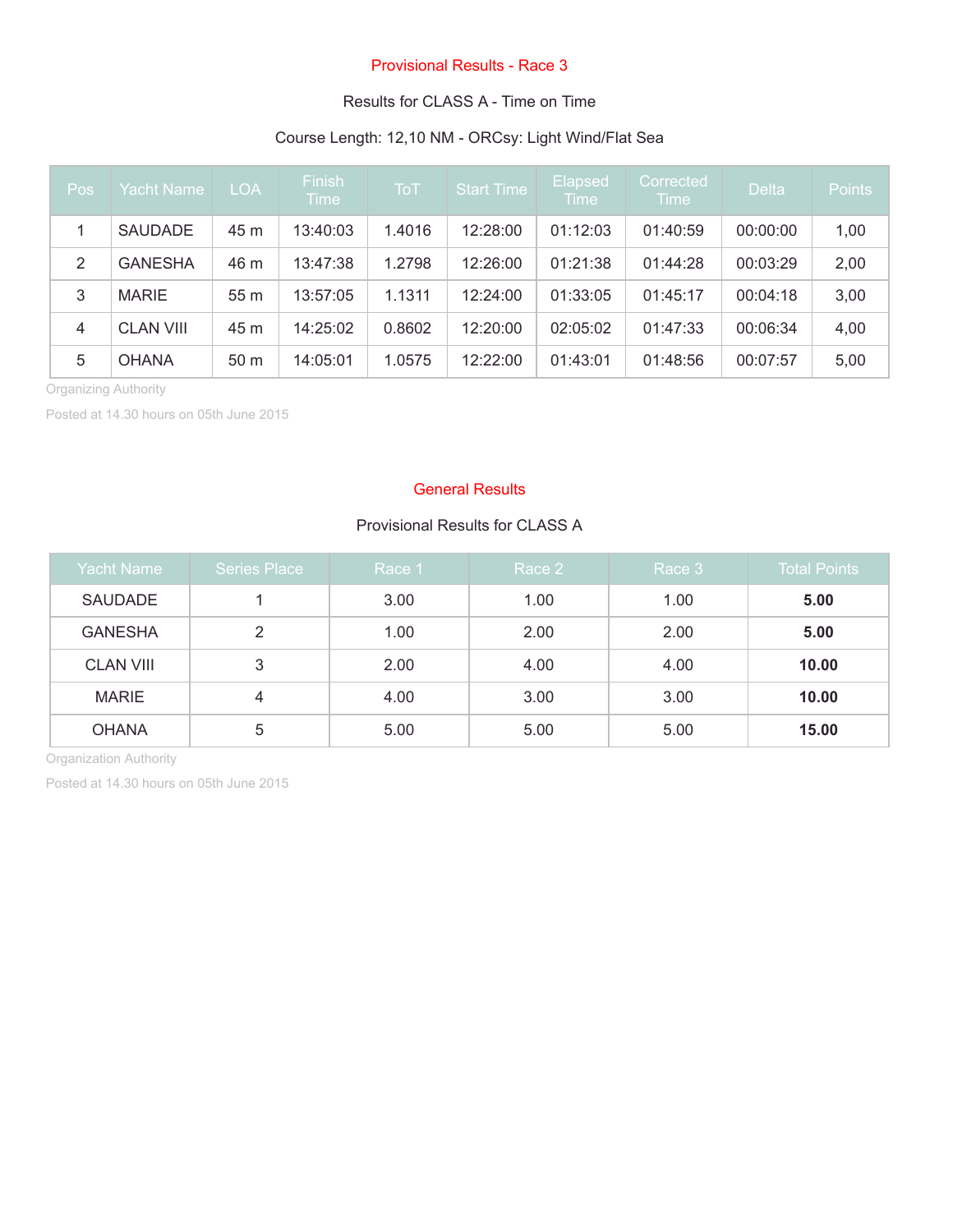

## **LORO PIANA SUPER YACHT REGATTA 2015**



#### Provisional Results - Race 1

Results for CLASS B - Pursuit

## Course Length: 20,00 NM - ORCsy: Light Wind/Flat Sea

| <b>Position</b> | Yacht<br><b>Name</b> | <b>LOA</b>      | <b>Finish Time</b> | <b>Delay</b> | ToD   | <b>Start Time</b> | <b>Elapsed</b><br><b>Time</b> | <b>Points</b> |
|-----------------|----------------------|-----------------|--------------------|--------------|-------|-------------------|-------------------------------|---------------|
|                 | <b>MY SONG</b>       | 25 <sub>m</sub> | 15:35:51           | 00:00:00     | 387.3 | 13:03:40          | 02:32:11                      | 1,00          |
| 2               | <b>WINWIN</b>        | 33 <sub>m</sub> | 15:38:11           | 00:02:20     | 368.6 | 13:09:55          | 02:28:16                      | 2,00          |
| 3               | <b>INOUI</b>         | 33 <sub>m</sub> | 15:47:34           | 00:11:43     | 382.5 | 13:05:15          | 02:42:19                      | 3,00          |

Organizing Authority

Posted at 15.57 hours on 03th May 2015

#### Provisional Results - Race 2

#### Results for CLASS B - Pursuit

## Course Length: 12,30 NM - ORCsy: Light Wind/Flat Sea

| <b>Position</b> | Yacht<br><b>Name</b> | <b>LOA</b>      | <b>Finish Time</b> | Delay    | ToD   | <b>Start Time</b> | <b>Elapsed</b><br><b>Time</b> | <b>Points</b> |
|-----------------|----------------------|-----------------|--------------------|----------|-------|-------------------|-------------------------------|---------------|
|                 | <b>MY SONG</b>       | 25 <sub>m</sub> | 14:58:06           | 00:00:00 | 387.3 | 13:27:10          | 01:30:56                      | 1,00          |
| 2               | <b>WINWIN</b>        | 33 <sub>m</sub> | 15:04:55           | 00:06:49 | 368.6 | 13:31:00          | 01:33:55                      | 2,00          |
| 3               | <b>INOUI</b>         | 33 m            | 15:05:11           | 00:07:05 | 382.5 | 13:28:10          | 01:37:01                      | $4,00*$       |

Organizing Authority

Posted at 15.50 hours on 04th May 2015

\* +30% RRS 44.3 (c)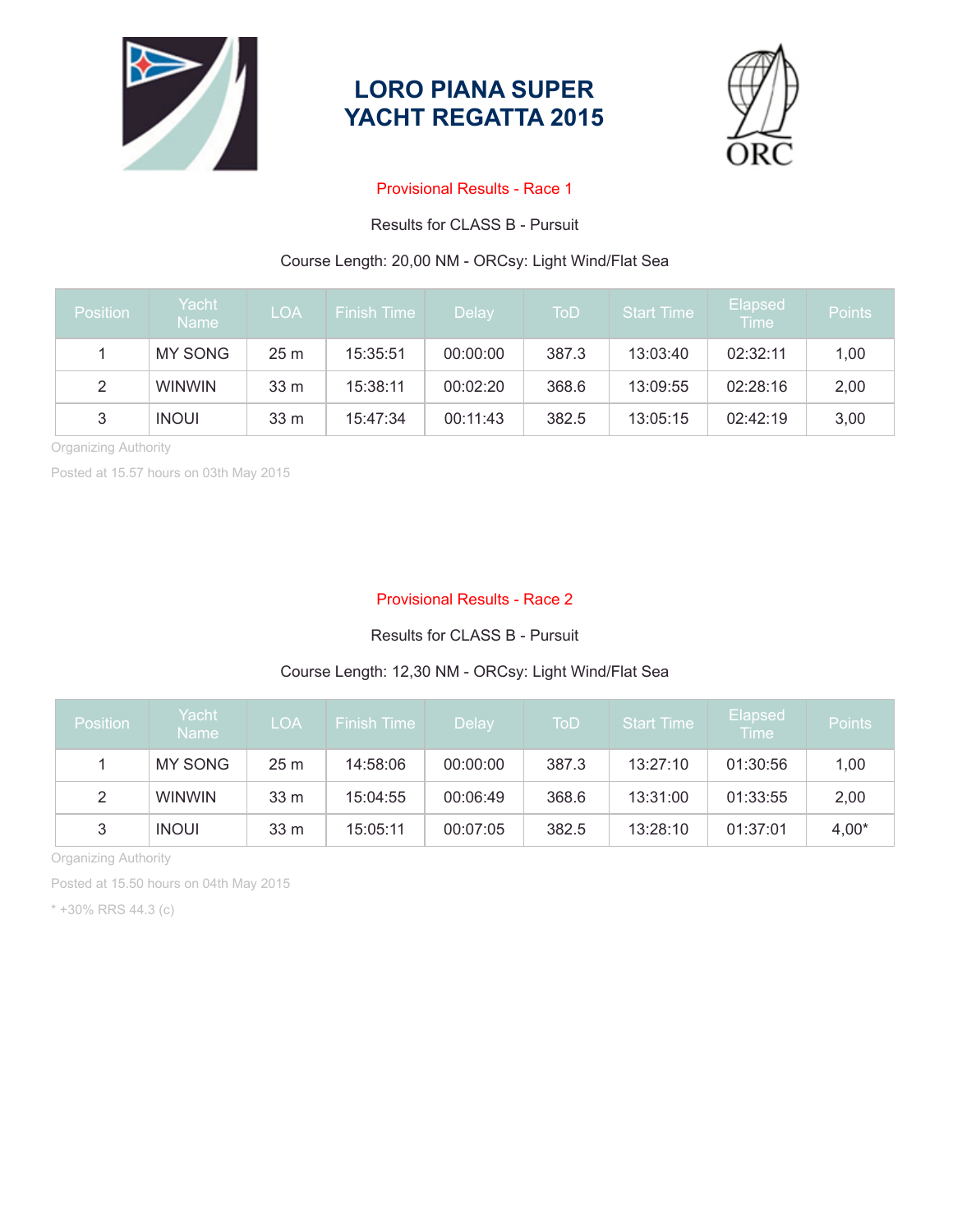#### Provisional Results - Race 3

#### Results for CLASS B - Pursuit

### Course Length: 13,10 NM - ORCsy: Light Wind/Flat Sea

| <b>Position</b> | Yacht Name:   | LOA.            | <b>Finish Time</b> | ToD   | <b>Start Time</b> | <b>Delta</b> | <b>Points</b> |
|-----------------|---------------|-----------------|--------------------|-------|-------------------|--------------|---------------|
|                 | MY SONG       | 25 <sub>m</sub> | 14:09:08           | 387.3 | 12:38:20          | 00:00:00     | 1,00          |
| 2               | <b>WINWIN</b> | 33 m            | 14:09:26           | 368.6 | 12:42:25          | 00:00:18     | 2,00          |
|                 | <b>INOUI</b>  | 33 m            | 14:11:52           | 382.5 | 12:39:25          | 00:02:44     | 3,00          |

Organizing Authority

Posted at 14.25 hours on 05th June 2015

#### General Results

## Provisional Results for CLASS B

| Yacht Name    | <b>Series Place</b> | Race 1 | Race 2 | Race 3 | <b>Total Points</b> |
|---------------|---------------------|--------|--------|--------|---------------------|
| MY SONG       |                     | 1.00   | 1.00   | 1.00   | 3.00                |
| <b>WINWIN</b> |                     | 2.00   | 2.00   | 2.00   | 6.00                |
| <b>INOUI</b>  | ت                   | 3.00   | 4.00   | 3.00   | 10.00               |

Organization Authority

Posted at 14.25 hours on 05th June 2015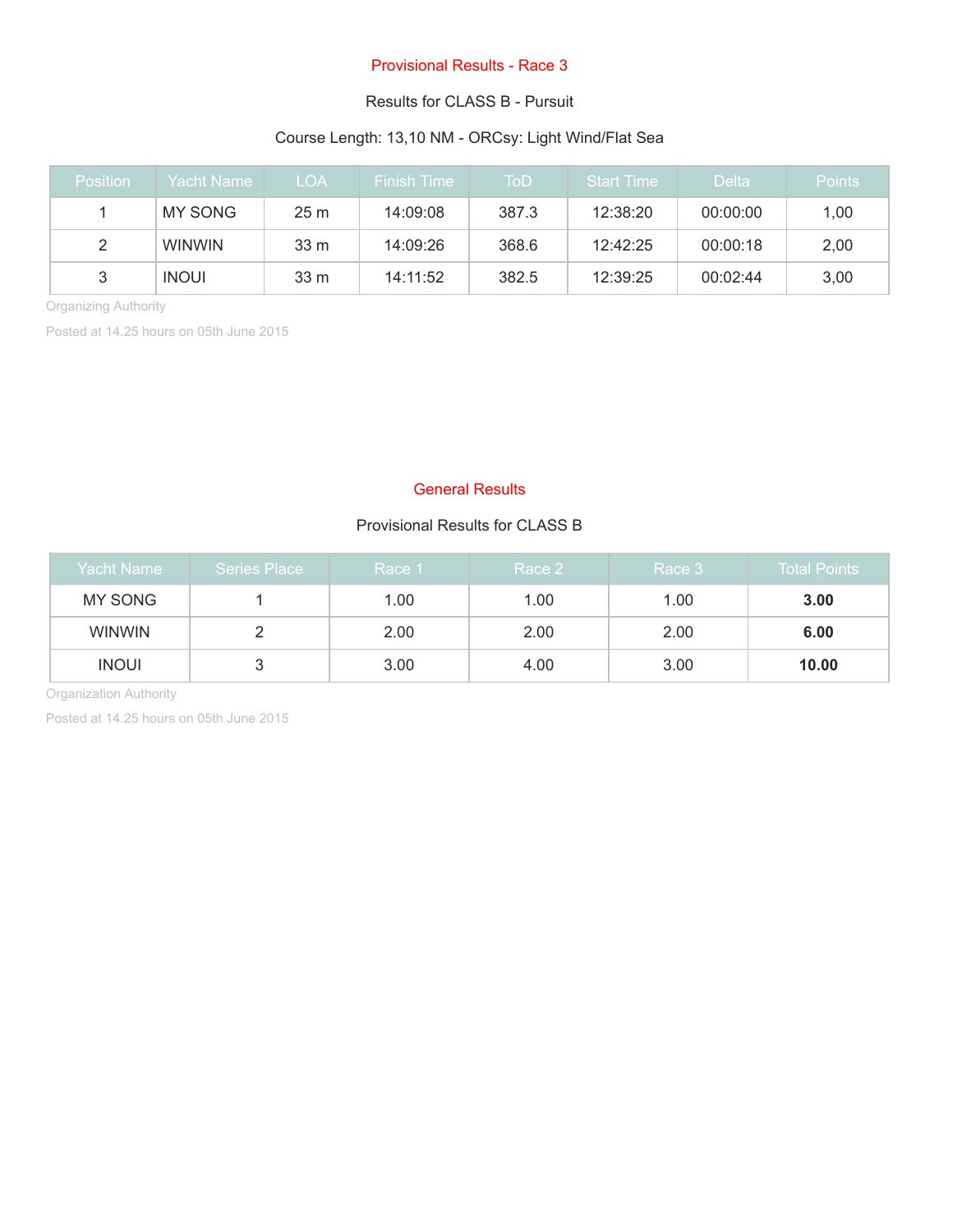

## **LORO PIANA SUPER YACHT REGATTA 2015**



#### Provisional Results - Race 1

Results for CLASS C - Time on Distance

#### Course Length: 18,00 NM - ORCsy: Light Wind/Flat Sea

| Pos                  | Yacht<br><b>Name</b>           | <b>LOA</b> | <b>Finish</b><br><b>Time</b> | <b>ToD</b> | <b>Start Time</b> | <b>Elapsed</b><br><b>Time</b> | Corrected<br><b>Time</b> | Delay    | <b>Points</b> |
|----------------------|--------------------------------|------------|------------------------------|------------|-------------------|-------------------------------|--------------------------|----------|---------------|
| 1                    | <b>GRANDE</b><br><b>ORAZIO</b> | 25 m       | 15:34:21                     | 427.5      | 12:59:15          | 02:35:06                      | 02:30:32                 | 00:00:00 | 1,00          |
| 2                    | <b>NAHITA</b>                  | 24 m       | 15:36:15                     | 412.3      | 13:04:20          | 02:31:55                      | 02:31:55                 | 00:01:23 | 2,00          |
| 3                    | <b>GAIA</b>                    | 31 m       | 15:44:41                     | 417.6      | 13:02:35          | 02:42:06                      | 02:40:30                 | 00:09:58 | 3,00          |
| $\overline{4}$       | <b>MAEGAN</b>                  | 24 m       | 15:44:45                     | 500.3      | 12:35:00          | 03:09:45                      | 02:43:21                 | 00:12:49 | 4,00          |
| 5                    | <b>CAPE</b><br><b>ARROW</b>    | 30 m       | 16:06:05                     | 433.4      | 12:57:20          | 03:08:45                      | 03:02:25                 | 00:31:53 | 5,00          |
| 6                    | <b>BLUES</b>                   | 30 m       | 16:10:03                     | 444.5      | 12:53:35          | 03:16:28                      | 03:06:48                 | 00:36:16 | 6,00          |
| Organizing Authority |                                |            |                              |            |                   |                               |                          |          |               |

Organizing Authority

Posted at 16.12 hours on 03th May 2015

#### Provisional Results - Race 2

#### Results for CLASS C - Pursuit

# 1 GRANDE<br>ORAZIO ORAZIO 25 m 15:15:45 00:00:00 427.5 13:29:55 01:45:50 1,00 2 NAHITA 24 m 15:18:49 00:03:04 412.3 13:33:05 01:45:44 2,00 3 GAIA 31 m 15:20:28 00:04:43 417.6 13:32:00 01:48:28 3,00 4 BLUES 30 m 15:22:37 00:06:52 444.5 13:26:25 01:56:12 4,00 5 CAPE<br>ARROW ONE 30 m 15:28:23 00:12:38 433.4 13:28:45 01:59:38 5,00 6 MAEGAN 24 m 15:35:47 00:20:02 500.3 13:15:00 02:20:47 6,00

#### Course Length: 12,30 NM - ORCsy: Light Wind/Flat Sea

Organizing Authority